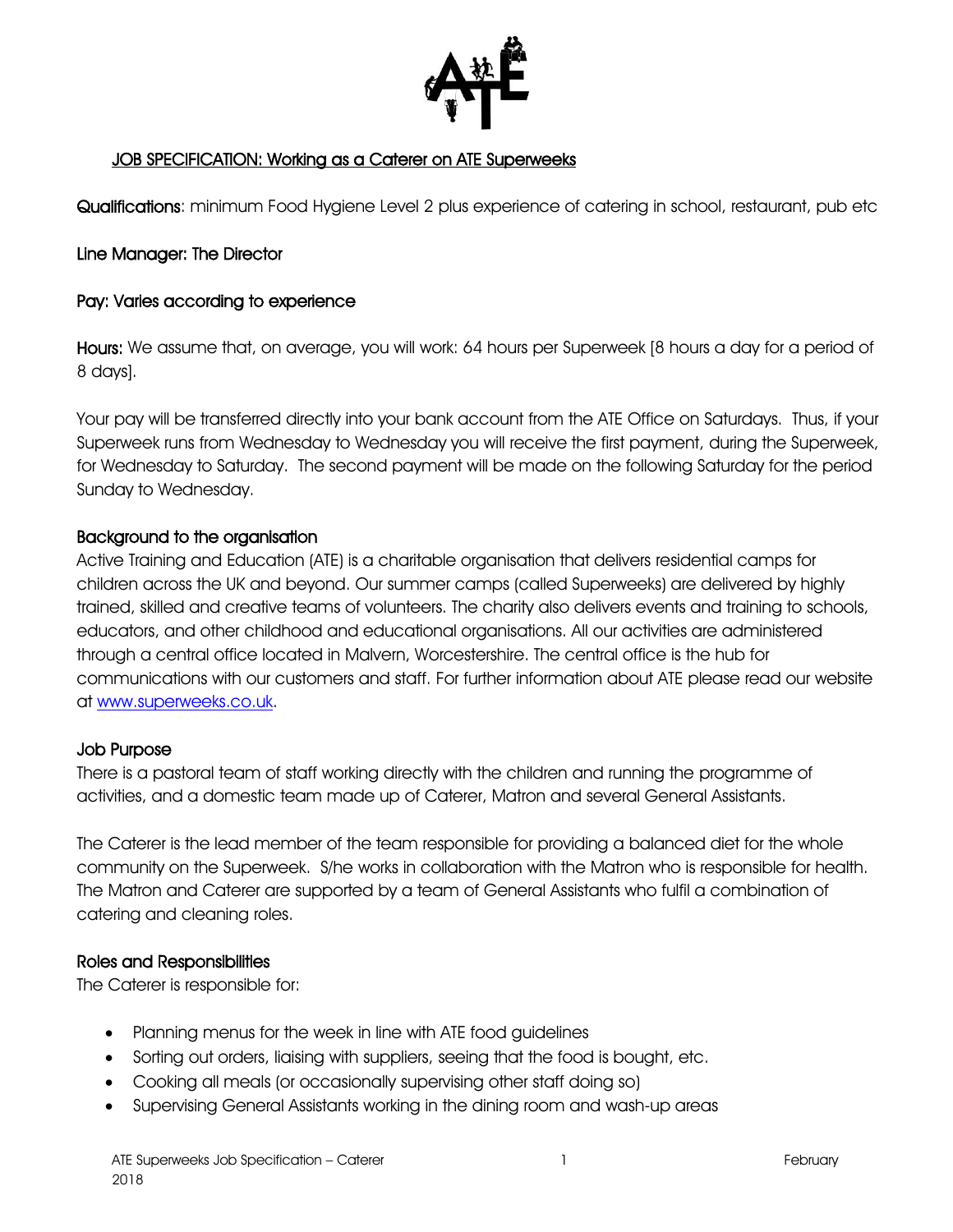

- Ensuring that all food is stored and prepared in accordance with Food Safety regulations
- Ensuring the kitchen and dining room are kept in a hygienic state
- Clearing the kitchen surfaces, pots and pans after a meal

Quality: We aim to provide good quality institutional catering and to make sure there is plenty of food for everyone. See ATE Healthy Eating Guidelines for Caterers

Special Diets / Dietary Requirements: It is almost certain that a vegetarian and vegan option will be needed for all meals, and it is increasingly necessary to cater for people with special dietary needs (e.g. allergies, coeliac disease, etc.). You will be told in advance of the week about any such dietary requirements and we can provide help and advice if needed. Please note, we are aware that special diets can be expensive and the budget has been increased in recognition of this.

Budget: You will be asked to work to an budget. This will be generous enough to ensure everyone can be properly fed, but will also require the ability to get good value for money, use things up, etc. If you have any concerns about this, you should feel free to discuss them with the Director.

Arranging the purchasing / delivery of food: The Finance Officer will inform you of the budget for the Superweek and arrange a monitory advance to your nominated bank account.

# About your time with us

### Arrival

The Director of your Superweek will contact you by phone or email to make arrangements for your arrival before the Superweek starts. It is important for you to arrive at the centre 24 hours before the Superweek starts to enable you to get your bearings, to get to know your work space, help make any preparations necessary for the start of the Superweek and to get to know the other staff before the children arrive. If you have placed your order with a local supermarket you will need to arrive in time to receive, check and unpack this order.

### Bed & Board

Full bed and board is included. We expect you to be resident for the whole period of the Superweek, and will provide a bedroom plus adequate facilities for washing and storing clothes etc.

## Out of work hours

You are welcome to get involved in the life of the Superweek outside of your working hours, and to get to know the children and Monitor team, take part in activities etc. Many find the experience of living in a happy holiday community among an enthusiastic group of young people and spending time in a lovely country setting, to be both stimulating and enjoyable, and a number ask to train as Monitors in the future, whilst others return year after year and regard their connection with ATE and its Superweeks as an important part of their lives.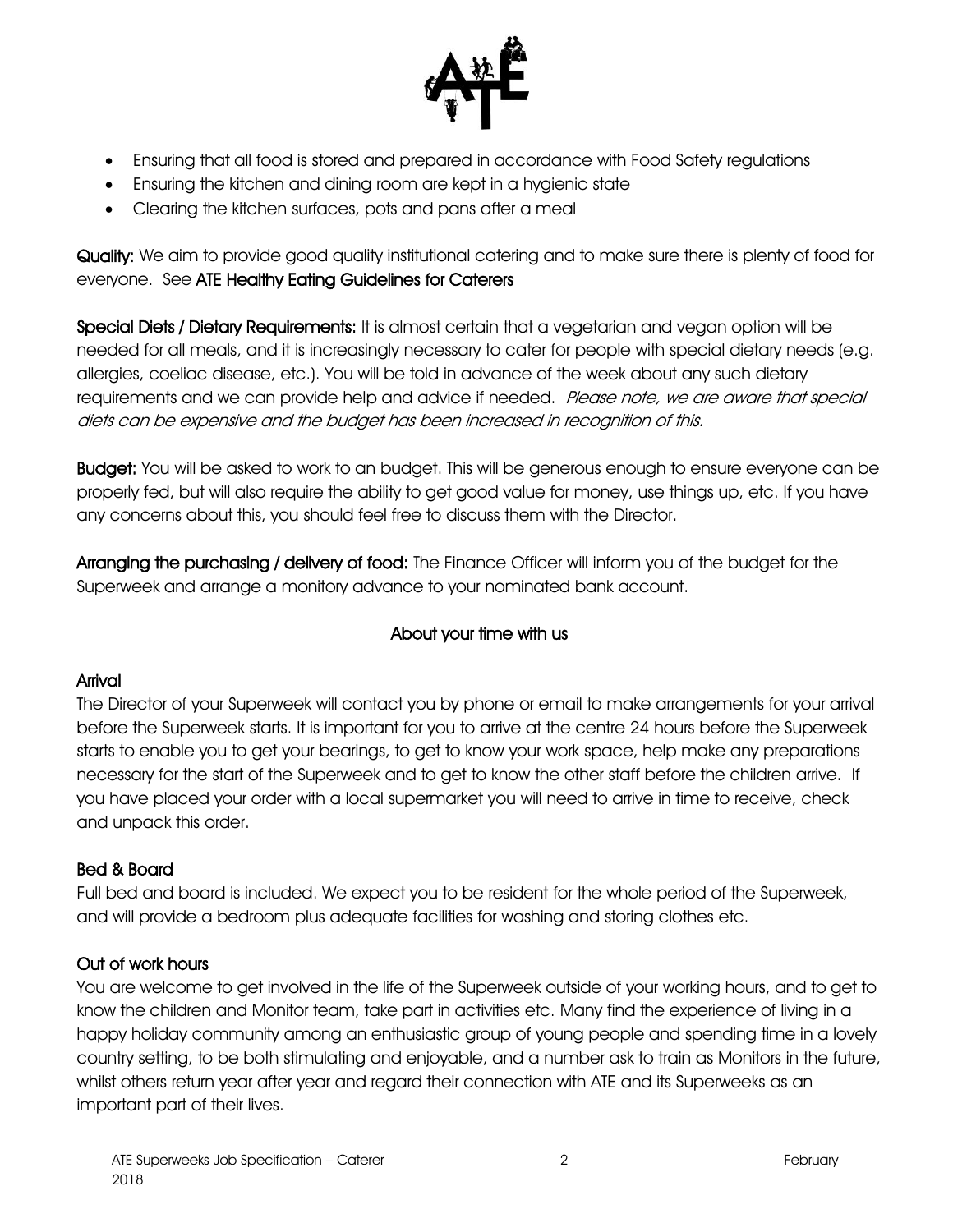

#### Daily working hours

There will clearly be some variation in the average hours worked day to day and work may take longer at the start while a routine is being developed and less time towards the end. ATE is not able to pay 'overtime' for hours in excess of hours contracted, so it is important that you plan your workload accordingly.

#### Travel expenses

All reasonable travel expenses (i.e. by the cheapest reasonable route) including mileage during the week on ATE business, will be refunded and will normally be paid to you by the Director of your Superweek. If this does not happen for any reason then you should send evidence of travel costs (train tickets, etc.) to the ATE office when you return home and a refund will be made into your bank account. For overseas applicants, please note we can only refund travel expenses from the point of entry into the UK to the Superweek/s worked. All travel expenses from your home to the UK point of entry; flights, ferry and Eurostar tickets etc. will be at your own expense.

### Further Information

#### Before the Superweek

You will need to read the Healthy Eating Guidelines and prepare a draft menu for the week. Based on your menu you will need to place a large order (or shop) at a local Supermarket to be delivered the evening before the Superweek starts -but after your arrival time. You may also visit a Cash and Carry (Bookers, Costco etc.) You will have received an advance to pay for this from the ATE Finance Officer.

It will help you to know what you need by way of aluminium foil, cling film, baking parchment, Jcloths and scourers etc. if you call the office to find out what they are able to provide. The office may also have other food stuffs in store which they will send out to you and this will reduce your overall spend, so do email [info@ate.org.uk](mailto:info@ate.org.uk) to enquire.

#### Prior to the arrival of the children

The Caterer will meet with the Director. The following will be covered:

- times of meals
- methods of service to be used, and other points about organisation of the dining room
- how morning and afternoon squash/snack is to be organised
- how far the Director wants to be consulted about menus and any other points on menu
- a check that you understand the Food Budget and have a way of checking how much is being spent as the Superweek proceeds
- how food shopping is to be done and any problems in communicating with suppliers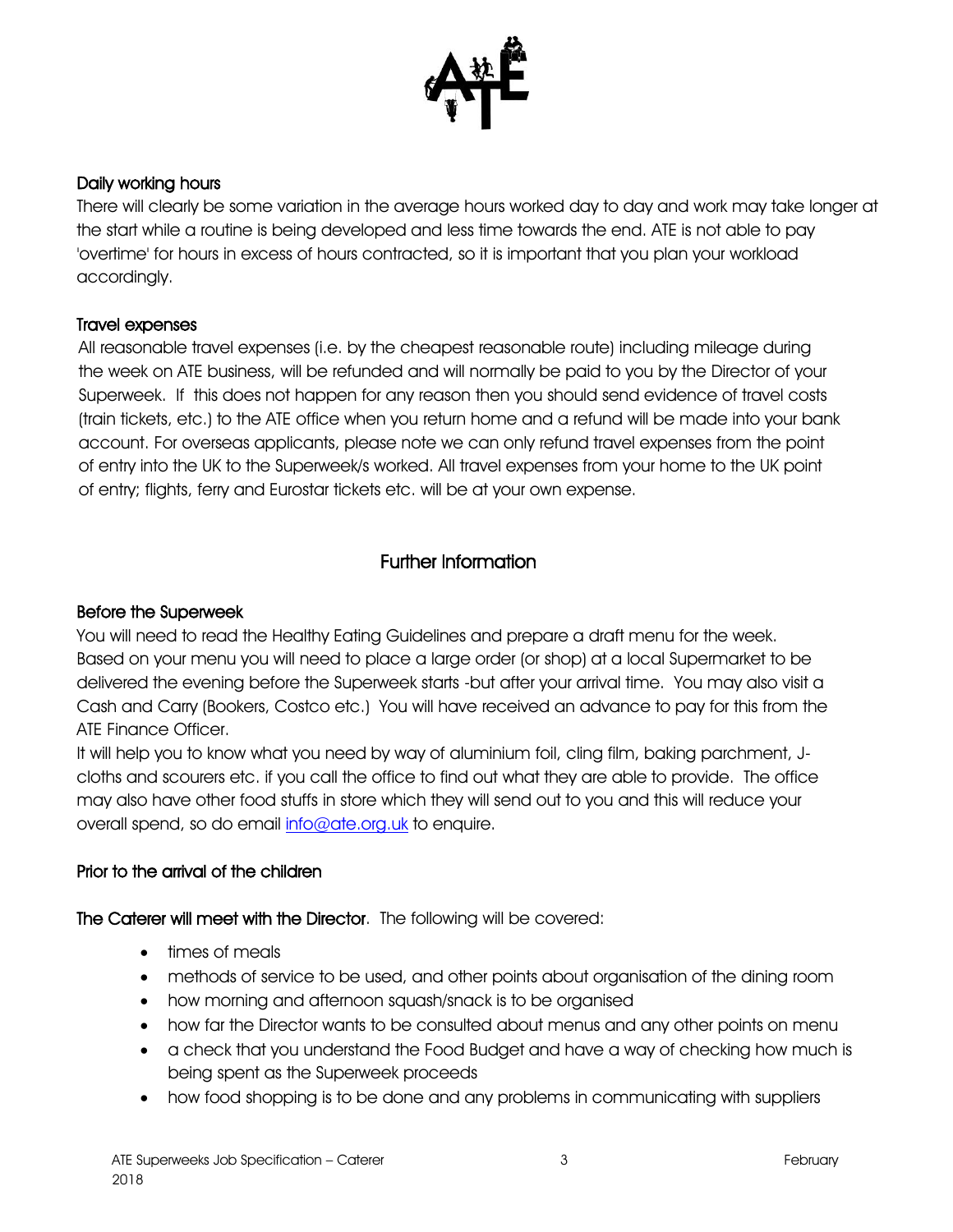

- where the director can be found if you want her/him
- kitchen fire precautions, and any other Health and Safety issues
- kitchen First Aid arrangements
- any diets, birthdays, days out (packed lunches) etc., or anything else that will affect you as caterer

### The Caterer and the Matron will have a joint meeting with the Director. The following will be covered:

- How many staff will the Matron need for cleaning, and for how long?
- How many staff will the Caterer need in the kitchen and for how long?
- How will GAs be organised to lay tables, wash up and serve up food?
- When will domestic staff eat? Before or after the children? How will this be organised?
- How can a rota be worked out so that no-one feels they have the worst jobs every day?
- How is time off to be organised?
- Procedure if at any time either Matron or Caterer feels the system is not working
- Any other points either wishes to make about the area where their responsibilities meet

#### During the Superweek

- The Director will usually send someone in to check that you are ready before sending children in to a meal.
- It is good practice to meet daily with the GAs and Matron for a coffee break or similar so that there is a regular time when the whole team get together. If the Director is able to drop into this regular session it is an ideal time to check that all is going well with food quantities and the menu.
- Check on the dining room during meal times to ensure all is running smoothly
- Matron usually eats in the dining room at the same time as the children. S/he is a good source of information about the children on special diets and those who are fussy eaters. Always check that they are getting enough to eat.
- Daily check in with the Director about the catering this could be at the above 'coffee break' but it could be a quick word at a meal time
- Monitor the quantities of food left over at meal times and how this is being managed. Minimise waste and use leftovers up where possible. (Monitor's may like to eat some of the left over food at their evening meetings)
- Keep a tight control on stock making sure that you do not over order. However, it is important not to run out before the children leave so some left over items are inevitable.
- Keep a track of receipts and of how much has been spent, how much remains. If there is an issue, speak to the Director at an early stage so that this can be discussed.

### Towards the end of the Superweek